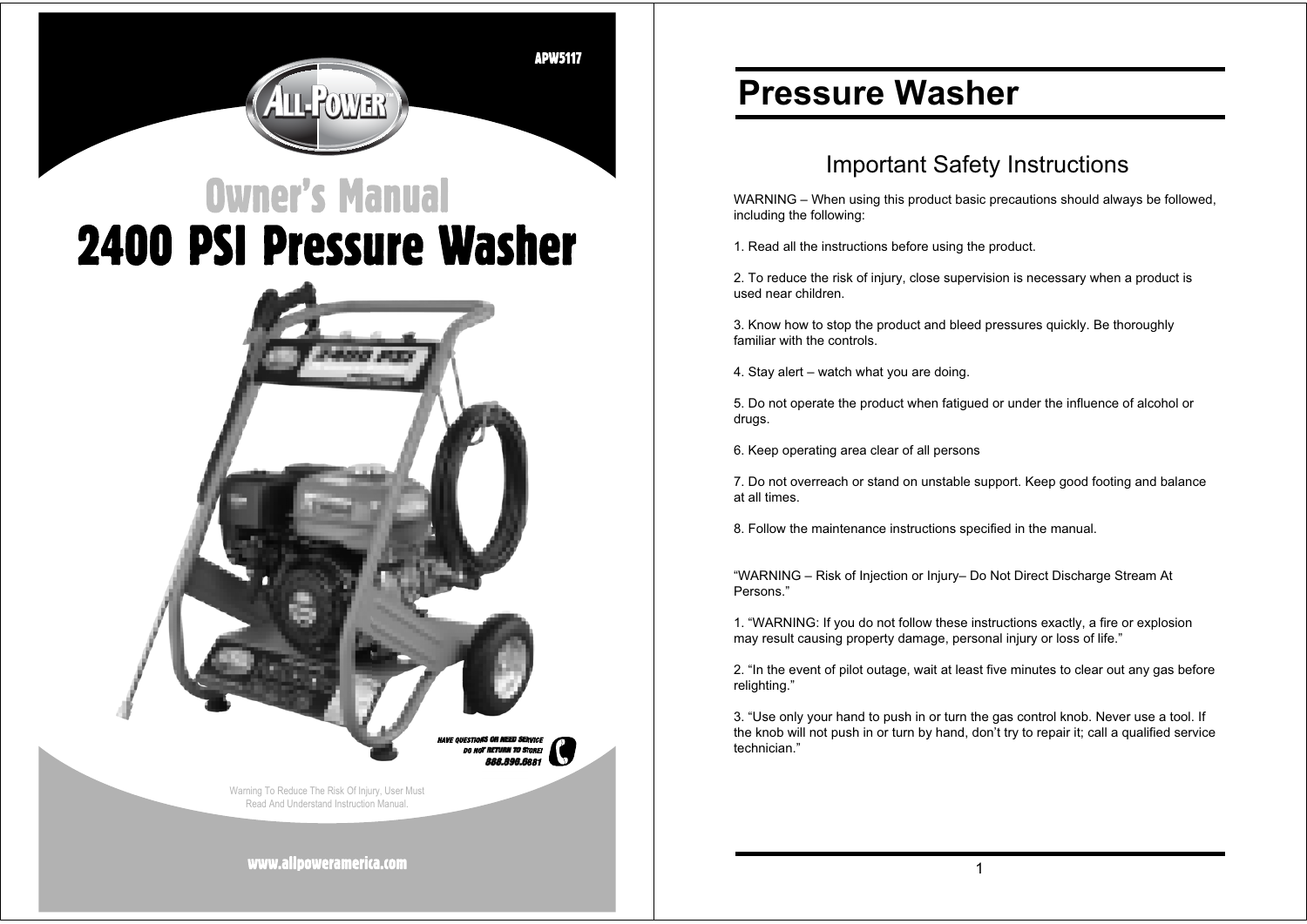## **Pressure Washer**

## Table of Contents

| Topic                                | Page |
|--------------------------------------|------|
| <b>Safety Guidelines-Definitions</b> | 3    |
| <b>General Precautions</b>           | 4    |
| Operation                            | 7    |
| <b>Technical Specification</b>       | 13   |
| <b>Engine Serial Number</b>          | 13   |
| Maintenance                          | 11   |
| <b>Trouble Shooting</b>              | 14   |
| Warranty                             | 16   |
| Parts List                           | 18   |

## **Owner's Manual**



**Warning! Read And Understand All Safety Precautions In This Manual Before Operating. Failure To Comply With Instructions In This Manual Could Result In Personal Injury, Property Damage, And / Or Voiding Of Your Warranty. All Power America Will Not Be Liable For Any Damage Because Of Failure To Follow These Instructions.**

## Safety Symbols

The following symbols are used throughout this manual. Follow listed instructions to ensure your safety.

### DANGER

Indicates an imminently hazardous situation which, if not avoided will result in serious injury or even death.



## WARNING

Indicates an imminently hazardous situation which, if not avoided will result in serious injury or even death.

Indicates a potentially hazardous situation exists, which if not avoided, may result in minor or moderate injury or product damage.



### CAUTION

 $\triangle$ **CAUTION** 

## **NOTE**

Indicates operation or maintenance information helpful to improve performance or operation.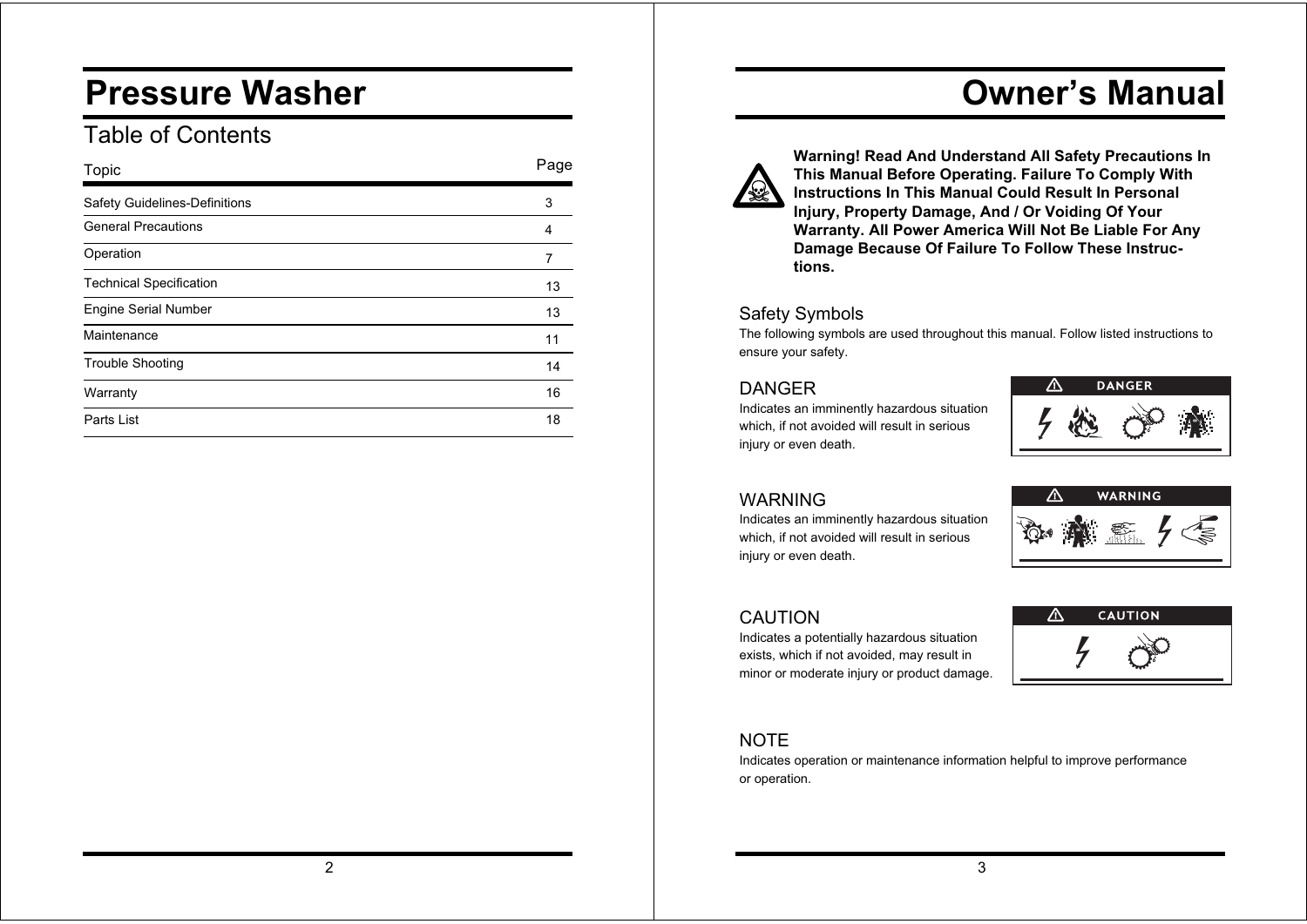### Pressure Washer

The following safety precautions apply whenever using, storing, or servicing your pressure washer to reduce the possibility of personal injury.

Overlooking or ignoring these precautions can lead to personal injury or product damage.



• Read this manual carefully. Know your equipment. Consider applications, potential hazards and limitations for your unit.

• This equipment is designed for specific applications. Do not modify or use for any application other than which it is designed for.

• Store the pressure washer in a well ventilated area with the fuel tank emptv. Fuel should not be stored near the pressure washer.

• Never operate pressure washer under these conditions:

- a. A noticeable change in engine speed.
- b. A noticeable loss of pressure.
- c. Engine misfires.
- d. Smoke or flames are present.
- e. Enclosed area.
- f. Excessive vibration.
- g. Rain or bad weather.

. Water spray must never be directed towards people, pets, electric wiring, or directly towards the pressure washer.

- . Do not allow the hose to come in contact with the hot muffler
- Equipment must be placed on a firm supporting surface.

• Remove the spark plug or cable from the spark plug to prevent accidental starting when not in use, or prior to detaching the high pressure hose.

## **Owner's Manual**

### General Precautions (cont'd)

- Keep the pressure washer clean and free of oil, mud and other foreign matter.
- Do not wear loose clothing, jewelry, or anything that may be caught in the engine.
- Never direct spray at people or animals.
- Never allow children to operate pressure washer at any time.
- Use both hands to control the wand.
- Do not touch the nozzle or water spray while operating.
- Wear safety goggles while operating.
- Only approved hoses and nozzles should be used.
- Do not kink the high pressure hose.
- All hose connections must be properly sealed.
- In extremely cold conditions, prior to starting be sure ice has not formed in any part of the pressure washer.
- Use only recommended chemicals.
- Outdoor use only.
- Place pressure washer away from cleaning site during operation.
- To prevent accidental discharge, the spray gun should be secured by locking the trigger when not in use.
- Do not run the pressure washer more than 5 minutes without depressing the trigger or damage to the pump may occur.
- Check the pressure washers periodically for damage, leaks or signs of deterioration. All defects should be corrected before operating the pressure washer.

4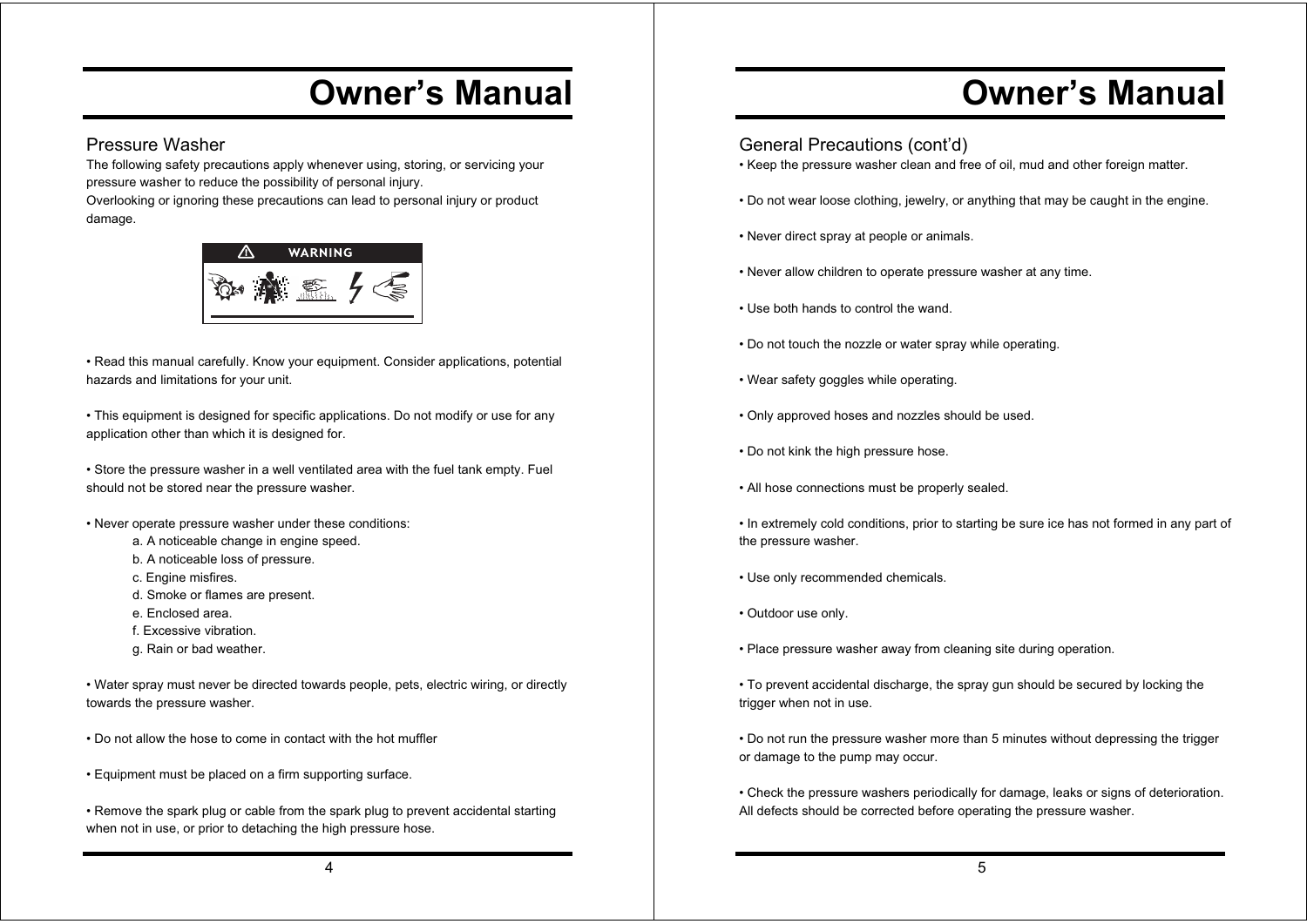## General Precautions (cont'd)

• Do not touch hot muffler.

• Service, operate and refuel under the following conditions:

a. Good ventilation

- b. Refuel the pressure washer in a well lit area.
- c. Avoid fuel spills and never refuel while the pressure washer is running.
- d. Avoid any ignition source when refueling.
- e. Use lead free fuel with a minimum of 85 octane.
- Do not smoke near pressure washer.

• Do not operate under 40º fahrenheit.

## Safety Features

#### THERMAL RELIEF VALVE

A thermal relief valve is provided to protect the pump from overheating if the spray gun is closed for an extended amount of time or the nozzle becomes plugged. However, it is intended to be used as a backup system and every effort should be made to not permit the pump to heat up.

We recommend to turn the pressure washer OFF if it will not be used for more than 5 minutes. This saves wear on the unit, reduces fuel consumption and extends the life of the pump by avoiding overheating.

#### SAFETY LOCK LATCH

To prevent accidental discharge of high pressure water, the safety latch on the trigger should be engaged whenever the pressure washer is not in use. LOW-OIL SHUTDOWN

Some engines are equiped with low-oil shutdown systems. If the engine oil level becomes lower than required, the pressure washer wil automatically shut off. Refer to the engine manual for this feature. This protects your pressure washer engine from operating without proper lubrication.

If the pressure washer engine shuts off and the oil level is according to specification, check to see if the pressure washer is sitting on an angle that forces the oil to shift. Place on even surface to correct this. If the engine fails to start, there may not be enough oil to deactivate the low oil level switch.

Pump will overheat and may be damaged, or cause damage if allowed to circulate more than 5 minutes



## **Owner's Manual**

## Before Operation

NOTE: The engine and pump on your pressure washer will often have improved performance after a break-in period of several hours.

#### PRE-START PREPERATION

Before starting the pressure washer, check for loose or missing parts and for any damage which may have occured during shipping.

## Assembly & Start-Up

HOSE & GUN ASSEMBLY

NOTE: Align threaded connections carefully to prevent damaging threads during assembly. Tighten connections securely to prevent leaks during operation.



#### LUBRICATION

Do not attemp to start the pressure washer engine without filling the engine crank case with the proper amount of oil. Your pressure washer has been shipped without oil in the crankcase. Operating the pressure washer without oil will ruin the engine. Use oil that is recommended (10W-30). DO NOT OVERFILL!

#### FUEL

Fill the tank with unleaded gasoline. Regular gasoline may be used provided a high octane rating is obtained (at least 85 octane).

Gasoline is highly flammable and explosive and you can be burned or seriously injured when refueling if not carefull.

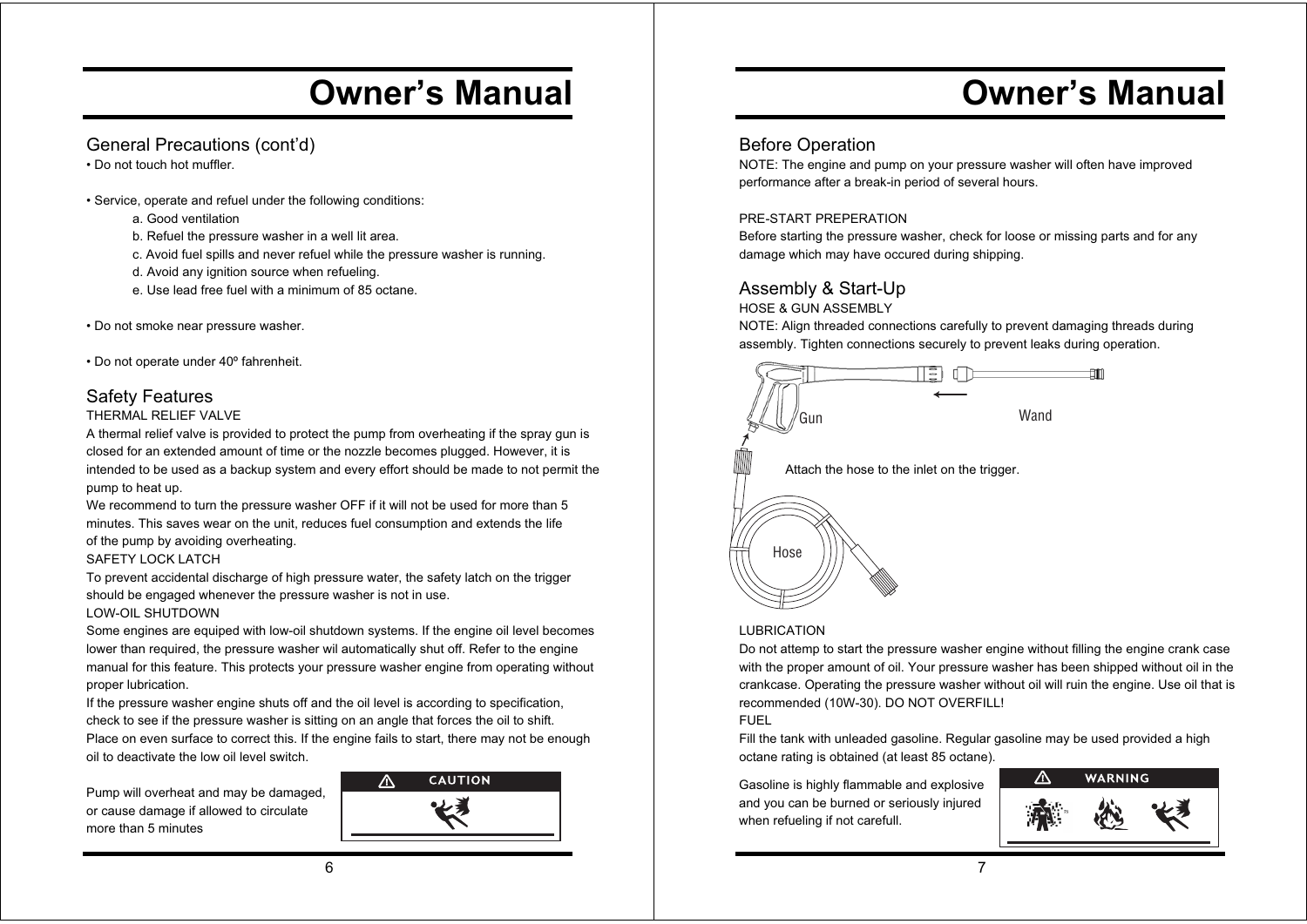## Operating Connections

HIGH PRESSURE HOSE

• Attach the high pressure hose to the pressure washer by pulling back on the collar of the quick-connect coupling on the hose and pushing it over the coupling half on the pressure washer outlet.

NOTE: Do not use pressure hose from another manufacturer.

#### WATER CONNECTION

Before connecting the garden hose to your pressure washer, run water through the garden hose (not supplied) to flush out any foreign matter.

- Attach garden hose quick-connect to the garden hose (see below).
- Then attach that to the quick-connect inlet on the pressure washer pump. Make sure it locks into place by pulling back on the garden hose quick-connect collar and inserting it into the quick-connect inlet.

NOTE: The water supply must supply a minimum of 4 gpm at 20 PSI, or the pump can be damaged.



## **Owner's Manual**

## Operating Instructions

#### Start-up Procedure

- 1. Make sure water supply is connected and turned on.
- 2. Release gun safety if locked.
- 3. To allow air to escape from the hose, squeeze trigger on the gun until there is a steady flow of water coming out from the nozzle.

## Starting Engine

- 1. Check oil and gas.
- 2. Connect hose and turn on water.
- 3. Squeeze trigger.
- 4. Make sure the engine switch is on the ON position *(illustration 1)*.
- 5. Set the fuel valve to open *(illustration 2)*.
- 6. Set choke to CLOSE position *(illustration 3)* & set throttle to slow *(illustration 4)*.
- 7. When starting engine, pull cord slowly until resistence is felt, then pull rapidly.
- 8. If engines starts and fails to continue running or if increase resistance is felt during starting pull attemps repeat step 3 - 7.





1) ON/OFF Switch 2) Fuel Valve



3) Choke



4) Throttle Control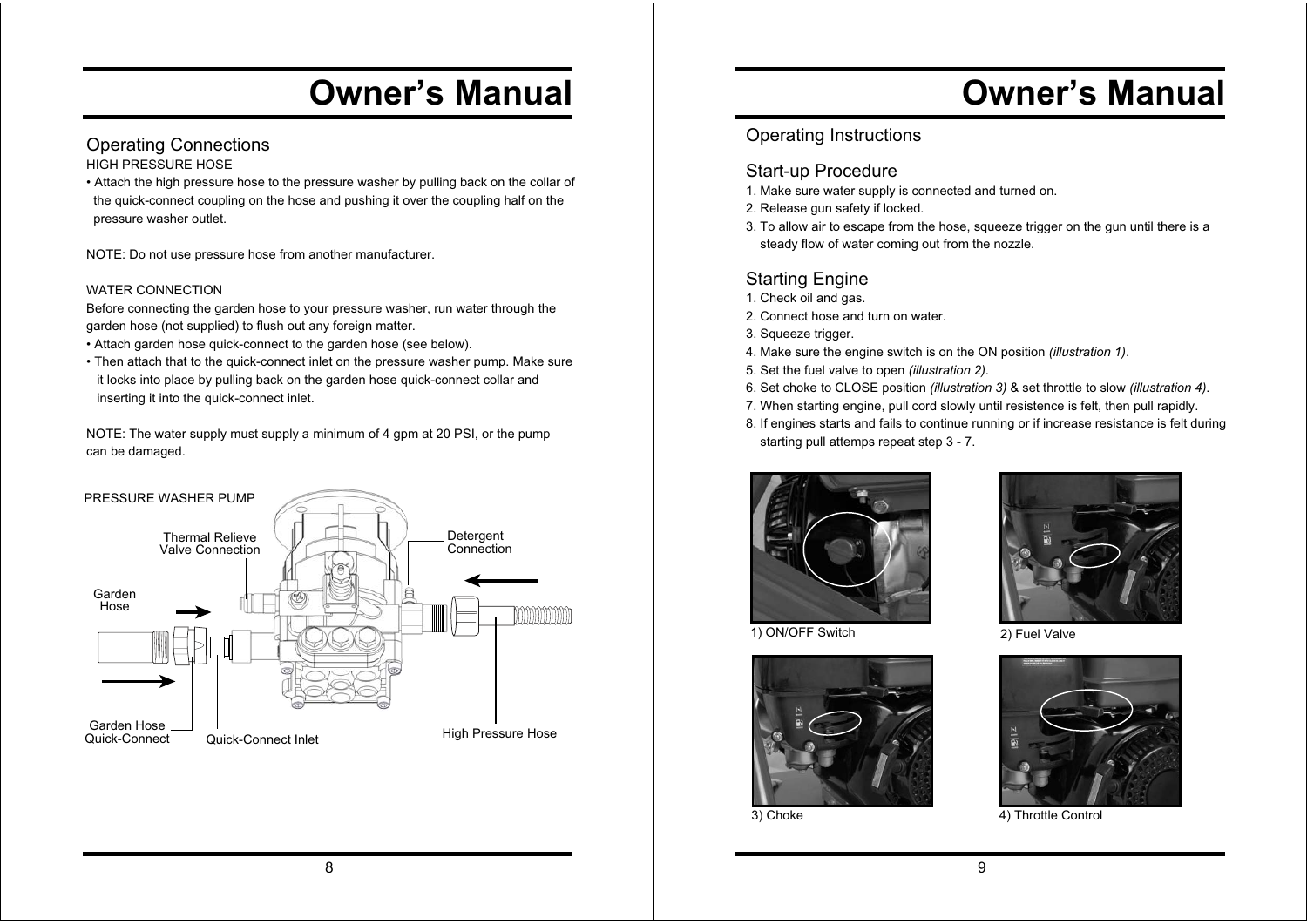#### CAUTION

This pressure washer is intended for use only with liquid car wash detergents, developed specifically for pressure washers and with mild soaps. Only use chemicals compatible with the aluminum and brass parts. Powdered soaps may clog the injection system. Always use chemicals according to the manufacturers directions. We assume no responsiblity for any damages caused by chemicals injected through this pressure washer.

- 1. Attach injection tube assembly to the detergent connection on the pump.
- 2. Open a container of chemicals and place next to the unit near the injection tube.
- 3. Visually inspect strainer at the end of the injection tube to verify that it is not clogged
- 4. Insert the injection tube into the container all the way to the bottom.
- 5. Remove the high pressure nozzle from the wand and install the black injection nozzle.

The solution will automatically mix with the water and discharge through the nozzle. NOTE: For certain models, if the engine throttle is not in the fast position, the injection of the solution may be decreased or stopped.



#### CLEANING TECHNIQUES

When cleaning with the pressure washer, many cleaning tasks can be solved with water alone, but for most tasks, it is advantageous to use a detergent. A detergeng ensures a quick soaking of the dirt allowing the high pressure water to penetrate and remove the dirt more effectively.

APPLICATION OF SOAP OR DEGREASER

1. Apply the solution to the dry work surface. On a vertical surface, apply horizontally from side to side starting from bottom to avoid streaking.

NOTE: Wetting the surface first is not recommended, it dilutes the detergent and reduces its cleaning effects.

Please disconnect the Detergent Hose from the Pressure Washer when do not use the soap or degreaser.

## **Owner's Manual**

#### **Operation**

Avoid working on hot surfaces or in direct sunlight to minimize the chances of the chemical damaging painted surfaces. Damage may occur to painted surfaces if the chemical is allowed to dry on the surface. Hold the nozzle far enough away from surface to prevent damage to the surface.

2. Allow chemical to remain on the surface for a short time before rinsing. 3. Rinse with clean water under high pressure. On a vertical surface, first rinse from the bottom up, then rinse from top down. Hold nozzle 6 to 8 inches from the work surface at a 45° angle using the flat spray as a peeling tool rather than a scrub brush.

#### APPLICATION OF WAX

1. Immediately after cleaning, apply wax. Place injection tube in container of wax.

2. Apply the wax sparingly in an even layer. Apply to wet surfaces from bottom up for even distribution and to avoid streaking.

3. Remove the suction tube from the wax bottle rinse off the surplus wax. NOTE: If surplus wax is not removed, a hazy finish may result. 4. Wipe dry to reduce water spotting.

#### END OF OPERATION

When you have completed use of chemical injection system, remove tube from container. Continue to run in low pressure position and inject clean water through the tube and injection system by placing end of tube in a container of clean water. Continue to run until it is thoroughly cleaned.

#### **Maintenance**

#### **CONNECTIONS**

Connection on pressure washer hoses, gun and spray wand should be cleaned regularly and lubricated with the manufacturers recommended grease to prevent leakage and damage to the O-ring.

#### NOZZLE

Clogging of the nozzle causes the pump pressure to be too high, cleaning is immediately required.



**WARNING** A nozzle cleaner must only be used when the spray wand is disconnected from the gun or personal injury may occur.

1. Seperate the wand from the gun.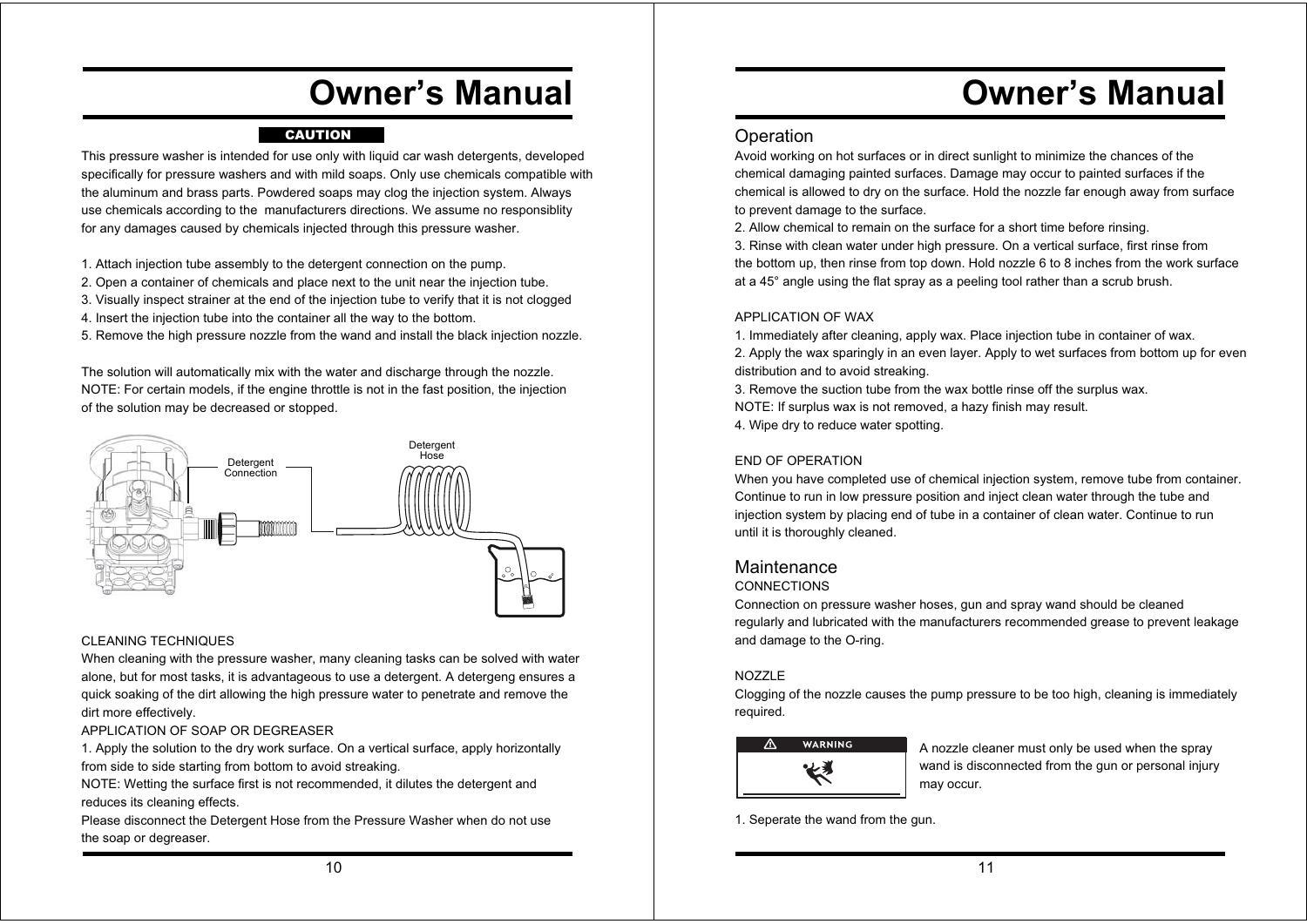#### **Maintenance**

2. Clear the nozzle with a small rigid piece of wire such as a paper clip.

3. Flush the nozzle backwards with water.

4. Reconnect the wand to the gun.

Restart the pressure washer and depress the trigger on the spray gun. If the nozzle is still plugged or partially plugged, repeat above instructions 1-4.

If the previous procedure does not clear the nozzle, replace with a new nozzle.

#### ENGINE MAINTENANCE

During the winter months, rare atmospheric conditions may develope which will cause an icing condition in the carburetor. If this develops, the engine may run rough, lose power and may stall. This temporary condition can be overcome by deflecting some of the hot air from the engine over the carburetor area.

## **Storage**

#### PUMP STORAGE

If you must store your pressure washer in a location where the temperature is below 32° F, you can minimize the chance of damage to your machine by utilizing the following procedure:

1. Shut off water supply and relieve pressure to the spray gun by depressing the trigger. Disconnect the garden hose from the pressure washer, but leave the high pressure hose connected.

2. Tip the unit on its side with the inlet connection pointing up.

3. Insert a small funnel (to prevent spilling) into the inlet and pour in approximately 1/4 cup of antifreeze.

4. Disconnect spark plug wire.

5. Without connecting garden hose pull the recoil several times to criculate the antifreeze in the pump system.

6. Disconnect spark plug wire.

#### A CAUTION

Prior to starting, thaw out any possible ice from the pressure washer hoses, spray gun and wand.

## **Owner's Manual**

#### Maintenance

Another method of reducing risks of freeze damage is to drain your pressure washer as follows:

1. Stop the pressure washer and detach supply hose and high pressure hose. Squeeze the trigger of the discharge gun to drain all water from the wand and hose.

2. Restart the pressure washer and let it run briefly about 5 seconds) until water no longer discharges from the high pressure outlet.

#### Engine Storage

When the pressure washer is not being used or is being stored for more than a month follow these instructions:

1. Replenish engine oil to upper level.

2. Drain gasoline from fuel tank, fuel line, fuel valve and carburetor.

3. Pour about one teaspoon of engine oil through the sparkplug hole, pull the recoil starter slowly until you feel increase pressure which indicates the piston is on its compression stroke and leave it in the position. This closes both the intake and exhaust valves to prevent the inside of the cylinder from rusting.

4. Cover the pressure washer and store in a clean, dry place that is well ventilated away from open flame or sparks.

NOTE: The use of a fuel additive, such as STA-BIL, or an equivalent, will minimize the formulation of fuel gum deposits during storage.

## Technical Specification

| Maximum Pressure / Rated Flow | 2400 PSI / 1.8 GPM   |
|-------------------------------|----------------------|
| Engine Model                  | JF168                |
| Displacement                  | $163 \text{ cc}$     |
| RPM                           | 3600 RPM             |
| Fuel Tank                     | 0.79 gallon          |
| Temperature OF Pumped Fluids  | Up To 80 °F          |
| Inlet Ports                   | $(2)$ 1/2 inch BSP   |
| Discharge Ports               | (2) 1/2 inch BSP     |
| Pump Oil                      | SAE 30 Non Detergent |
|                               |                      |

#### Engine Serial Number

Record the engine serial number in the space (fig. 1). You will need information when ordering parts and when making technical or warranty inquiries.



Serial Number Location

fig. 1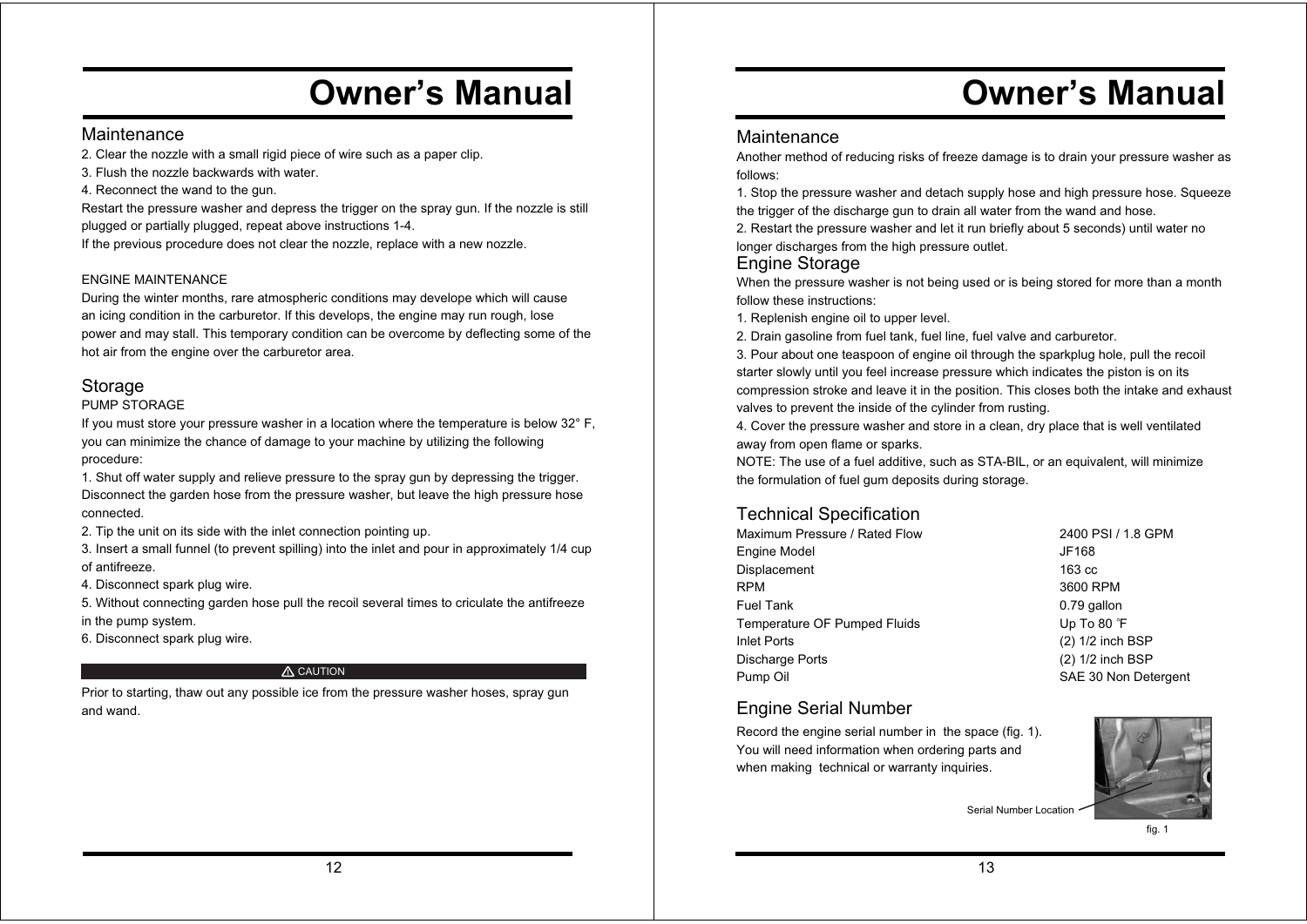## Trouble Shooting

• Engine wil not start or stops while operating. Low-oil shutdown: Fill engine with oil Engine switch not in "ON" position: Turn switch "ON"S Pressure built up in hose: Squeeze trigger while starting

• Engine is overloaded

 Nozzle partially blocked Clean Nozzle Excessive pressure Shorten the spring coil on the reflux valve

• Pressure increases when gun is locked Bypass valve blocking The Clean the bypass valve

• Engine is running but pump won't build maximum pressure or has irregular pressure Faucet closed **Open** faucet Unit has been stored in freezing temp. Thaw out unit completely Inadequate water supply Provide a minimum of 4 GPM at 20 PSI Water inlet screen clogged Clean screen Kink in garden hose Straighten garden hose Wand nozzle worn or damaged Replace nozzle Air in pump **Run with gun open & wand removed** Adjustable pressure knob not set Set to maximum position to maximum position Suction or discharge valves clogged Clean the suction or discharge valves or worn out Bypass valve not operating effectively Clean the bypass valve

#### • No intake of chemicals

 Injection tube not securely inserted Push firmly into injector into unit Tube cracked or split Replace tube Wrong nozzle **Switch to low pressure nozzle** Injector turned off Turn collar counter

• Trigger will not move

Gun safety lock engaged Release safety lock

until steady stream of water is released

Trouble Shooting • Water in crankcase

• Noisy operation Worn bearings Change the bearings

## **Owner's Manual**

 High humidity Change oil more frequently Worn seals **Change** the oil seals

 Air mixed with water Check inlet lines for restrictions and / or proper sizing

• Rough / pulsating, operating with pressure drop

• High crankcase temperatures Wrong grade of oil **Use recommended oil** Improper amount of

 Inlet restriction Check system for stoppages, air leaks, correctly sized inlet plumbing to pump Unloader Check unloader for proper operation Air mix in water Check inlet lines for restrictions and or proper sizing

oil in crankcase **Adjust oil to proper amount**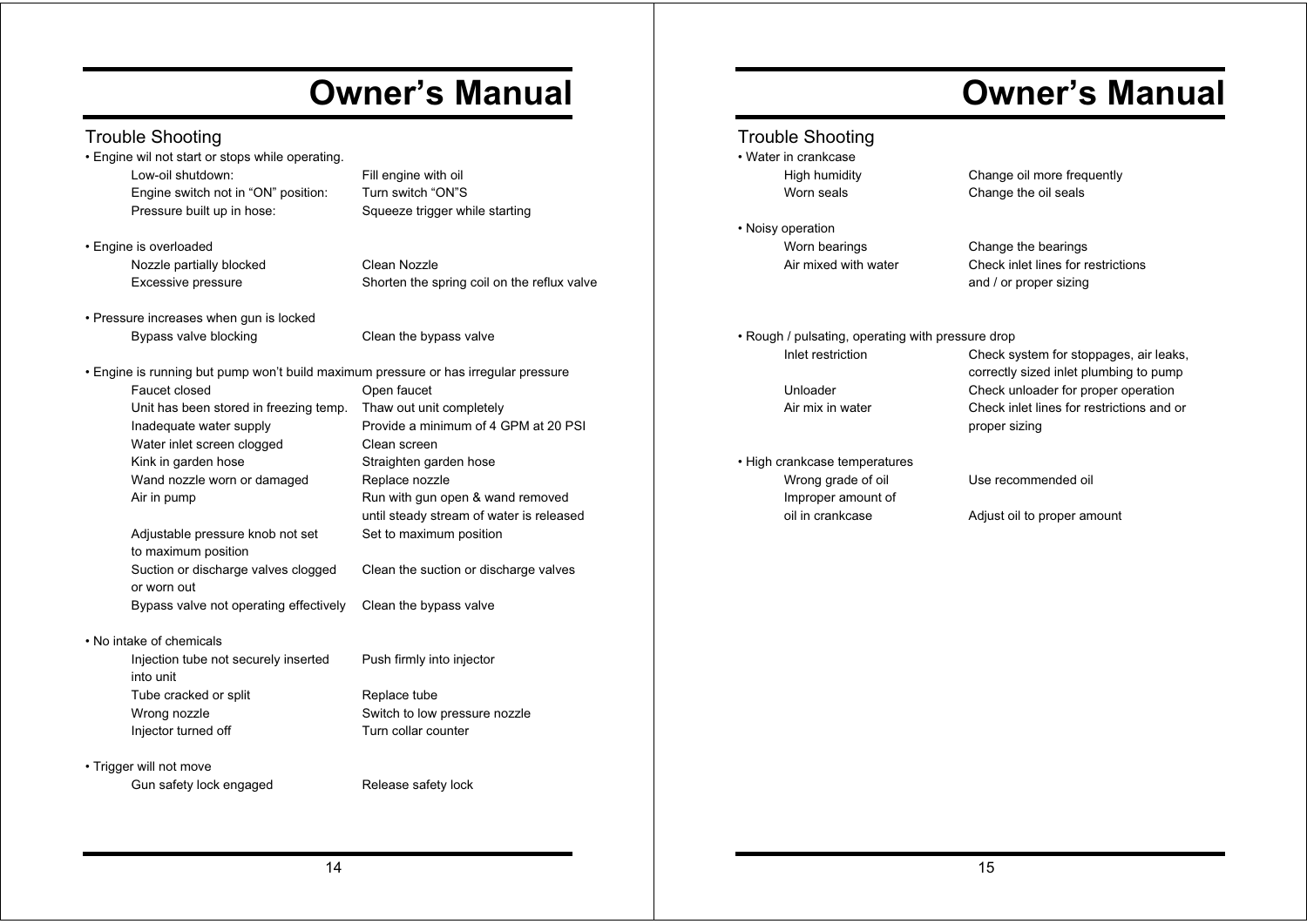## Limited Warranty

All-Power America warrants to the original purchaser who uses the product in a consumer application (personal, residential or household usage) that all products covered under this warranty are free from defects in material and workmanship for one year from the date of purchase. All products covered by this limited warranty which are used in commercial applications (i.e. income producing) are warranted to be free of defects in material and workmanship for 90 days from the date of original purchase. Products covered under this warranty include air compressors, air tools, service parts, pressure washers and generators.

All-Power America will repair or replace, at All-Power America's sole option, products or components which have failed within the warranty period. Service will be scheduled according to the normal work flow and business hours at the service center location, and the availability of replacement parts. All decisions of All-Power America with regard to this limited warranty shall be final.

This warranty gives you specific legal rights, and you may also have other rights which vary from state to state.

RESPONSIBILITY OF ORIGINAL PURCHASER (initial User):

To process a warranty claim on this product, DO NOT return item to the retailer. The product must be evaluated by an Authorized Warranty Service Center. For the location of the nearest Authorized Warranty Service Center contact the retailer or place of purchase.

**Retain original cash register sales receipt as proof of purchase for warranty to work.**

Use reasonable care in the operation and maintenance of the product as described in the Owner's Manual(s).

Deliver or ship the product to the Authorized Warranty Service Center. Freight costs, if any must be paid by the purchaser.

If the purchaser does not receive satisfactory results form the Authorized Warranty Service Center, the purchaser should contact All-Power America.

## **Owner's Manual**

## Limited Warranty (cont'd)

THIS WARRANTY DOES NOT COVER:

- Merchandise sold as reconditioned, used as rental equipment, or floor or display models.
- Merchandise that has become damaged or inoperative because of ordinary wear, misuse, cold, heat, rain, excessive humidity, freeze damage, use of improper chemicals, negligence, accident, failure to operate the product in accordance with the instructions provided in the Owner's Manual(s) supplied with the product, improper maintenance, the use of accessories or attachments not recommended by All-Power America, or unauthorized repair or alterations.
- Repair and transportation costs of merchandise determine not to be defective.
- . Costs associated with assembly, required oil, adjustments or other installation and start-up costs.
- Expendable parts or accessories supplied with the product which are expected to become inoperative or unusable after a reasonable period of use.
- Merchandise sold by All-Power America which has been manufactured by and identified as the product of another company, such as gasoline engines. The product manufacturer's warranty, if any, will apply.
- $\cdot$  ANY INCIDENTAL, INDIRECT OR CONSEQUENTIAL LOSS, DAMAGE, OR **EXPENSE THAT MAY RESULT FROM ANY DEFECTS. FAILURE OR** MAI FUNCTION OF THE PRODUCT IS NOT COVERED BY THIS WARRANTY. Some states do not allow the exclusion, so it may not apply to you.
- . IMPLIED WARRANTIES, INCLUDING THOSE OF MERCHANTABILITY OR FITNESS FOR A PARTICULAR PURPOSE, ARE LIMITED TO ONE YEAR FROM THE DATE OF ORIGINAL PURCHASE. Some states do not allow limitations on how long an implied warranty lasts, so the above limitations may not apply to you.

Distributed by: ALL-POWER AMERICA www.allpoweramerica.com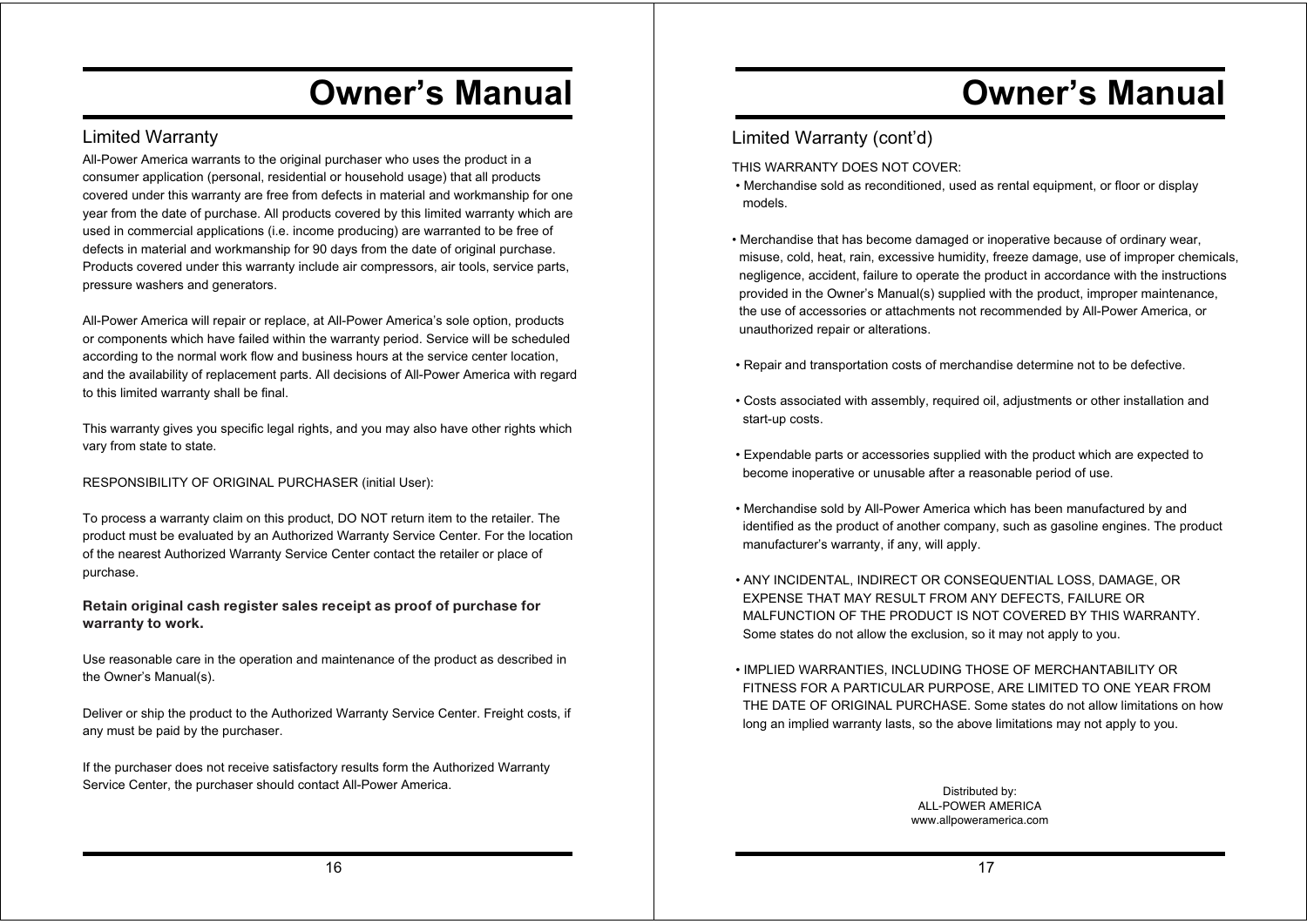## PARTS LIST



## **Owner's Manual**

| <b>PART NUMBER</b> | <b>DESCRIPTION</b>     | QTY.           |
|--------------------|------------------------|----------------|
| APW5117-A-1        | <b>Upper Handle</b>    | 1              |
| APW5117-A-2        | Locknut M5             | $\overline{2}$ |
| APW5117-A-3        | Hose Hook              | $\blacksquare$ |
| APW5117-A-4        | Gasket $\varphi$ 5     | 4              |
| APW5117-A-5        | Crosshead Bolt M5x35   | $\overline{2}$ |
| APW5117-A-6        | 5.5HP Engine           | 1              |
| APW5117-A-7        | Hose                   | $\mathbf{1}$   |
| APW5117-A-8        | Locknut M5             | $\overline{2}$ |
| APW5117-A-9        | Gasket $\varphi$ 5     | 4              |
| APW5117-A-10       | Crosshead Bolt M5x32   | 2              |
| APW5117-A-11       | Locknut M8             | 4              |
| APW5117-A-12       | Gasket $\varphi$ 8     | 4              |
| APW5117-A-13       | Drain                  | 1              |
| APW5117-A-14       | Drain Pipe             | $\mathbf{1}$   |
| APW5117-A-15       | <b>Inlet Connecter</b> | 1              |
| APW5117-A-16       | Locknut M8             | $\overline{2}$ |
| APW5117-A-17       | <b>Rubber Foot</b>     | $\overline{2}$ |
| APW5117-A-18       | Gasket $\varphi$ 8     | $\overline{c}$ |
| APW5117-A-19       | Bolt M8x40             | $\overline{2}$ |
| APW5117-A-20       | Cap (φ25)              | $\overline{2}$ |
| APW5117-A-21       | Bolt M8x40             | 4              |
| APW5117-A-22       | Frame                  | 1              |
| APW5117-A-23       | Gasket $\varphi$ 8     | 4              |
| APW5117-A-24       | Gasket                 | $\mathbf{1}$   |
| APW5117-A-25       | Cap $(\varphi$ 25)     | $\overline{2}$ |
| APW5117-A-26       | Circlip                | $\overline{2}$ |
| APW5117-A-27       | Spring                 | $\overline{2}$ |
| APW5117-A-28       | 8" Wheel               | $\overline{2}$ |
| APW5117-A-29       | Shaft                  | $\overline{2}$ |
| APW5117-A-30       | Detergent Filter       | 1              |
| APW5117-A-31       | Bolt M8x25             | 4              |
| APW5117-A-32       | Spring Gasket ω8       | 4              |
| APW5117-A-33       | Gasket $\varphi$ 8     | 4              |
| APW5117-A-34       | Detergent Hose         | 1              |
| APW5117-A-35       | Pump                   | 1              |
| APW5117-A-36       | Gun                    | $\blacksquare$ |
| APW5117-A-37       | Flange Bolt M5x35      | $\overline{2}$ |
| APW5117-A-38       | Gasket $\varphi$ 5     | 4              |
| APW5117-A-39       | <b>Gun Hook</b>        | 1              |
| APW5117-A-40       | Locknut M5             | 2              |
| APW5117-A-41       | Nozzle Grommet         | 4              |
| APW5117-A-42       | Nozzle                 | 4              |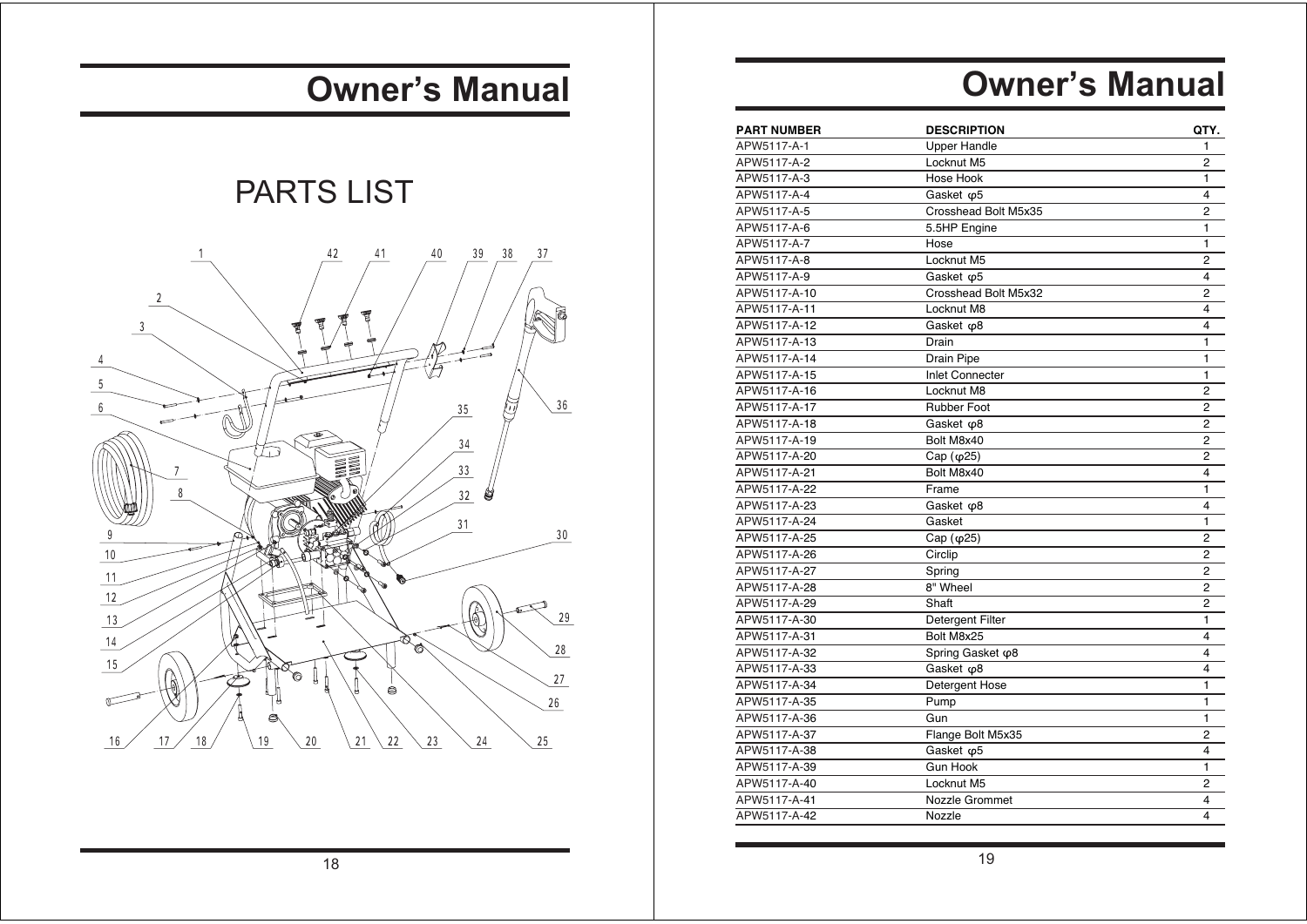| Part No.     | <b>Description</b>        | Qty.           |
|--------------|---------------------------|----------------|
| APW5117-P-01 | cap                       | 4              |
| APW5117-P-02 | O-ring seal 15.4*1.8      | 4              |
| APW5117-P-03 | check valve, outlet       | 3              |
| APW5117-P-04 | check valve, spring       | 6              |
| APW5117-P-05 | valve rod                 | 3              |
| APW5117-P-06 | cover.check valve         | 3              |
| APW5117-P-07 | O-ring seal 12.4*1.8      | 6              |
| APW5117-P-08 | alumimum pump cover       | 1              |
| APW5117-P-09 | seal bolt                 | 1              |
| APW5117-P-10 | bolt                      | 4              |
| APW5117-P-11 | spring gasket             | 4              |
| APW5117-P-12 | Y-seal                    | 3              |
| APW5117-P-13 | inlet check valve         | 3              |
| APW5117-P-14 | valve rod                 | 3              |
| APW5117-P-15 | O-ring seal 10*2.65       | $\overline{2}$ |
| APW5117-P-16 | copper gasket             | 1              |
| APW5117-P-17 | gasket                    | 3              |
| APW5117-P-18 | copper gasket             | 3              |
| APW5117-P-19 | gasket                    | 3              |
| APW5117-P-20 | O-ring seal               | 3              |
| APW5117-P-21 | cover board               | 3              |
| APW5117-P-22 | U-packing seat            | 3              |
| APW5117-P-23 | seal, oil piston          | 3              |
| APW5117-P-24 | overflow valve            | 1              |
| APW5117-P-25 | nut                       | 1              |
| APW5117-P-26 | pressure adjusting nut    | 1              |
| APW5117-P-27 | pressure adjusting spring | 1              |
| APW5117-P-28 | pressure adjusting gasket | 1              |
| APW5117-P-29 | valve cover               | 1              |
| APW5117-P-30 | O-ring seal 14*1.8        | 1              |
| APW5117-P-31 | O-ring seal 12.4*1.8      | 1              |
| APW5117-P-32 | valve rod assy            | 1              |
| APW5117-P-33 | U-packing                 | 1              |
| APW5117-P-34 | O-ring seal 6.07*1.8      | 1              |
| APW5117-P-35 | U-packing                 | 1              |

# **Owner's Manual**